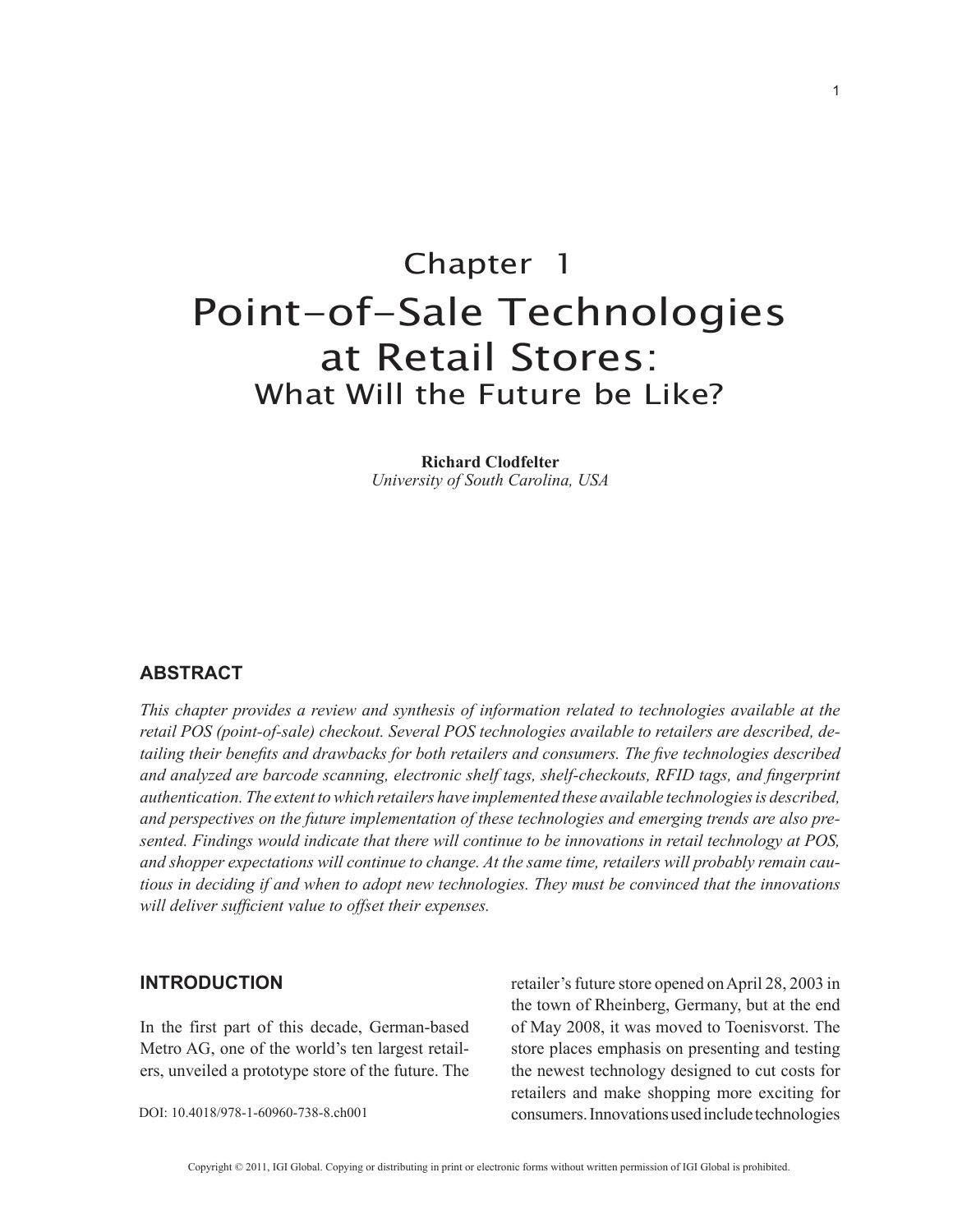such as the RFID tag, interactive kiosks, wireless communications, smart registers, scales that recognize fruits and vegetables from digital images, and smart checkouts. At the store, customers are able to experience how cutting-edge technologies and innovative services can make shopping a more convenient and exciting experience.

Metro's future store provides a glimpse into the future of retail shopping and how retailers may manage their stores in the next few years. Metro's expectation is that the new technologies will boost sales and lower costs by making processes more efficient. Management expects customer satisfaction to increase because products will be more readily available, service will become more individualized, and shopping will be more convenient. One of Metro's primary goals is to learn exactly what opportunities and threats are offered by those technologies. In fact, acceptance or rejection of the technologies by their customers will be the yardstick as to whether, how, and to what extent these new technologies will be introduced on a mass scale.

This chapter provides a review and synthesis of information related to technologies available at the retail POS (point-of-sale) checkout. POS technologies available to retailers are described, detailing their benefits and drawbacks for both retailers and consumers. The extent to which retailers have implemented these available technologies will also be presented, along with results and findings of relevant research that has been previously conducted. The impact that the technology has had on shopper behavior will also be highlighted. Perspectives on future implementation of these technologies and emerging trends are also presented, and future research opportunities in this area are suggested.

Most retailers agree that the industry is going through a shakeout period and one way to survive and grow is through the implementation of technology. Today, retailers are continually making decisions about whether or not to adapt new technologies available in the field. As they wrestle with the decision on whether or not to adopt these new technologies, they must have a full understanding of what the technology involves, how it will affect the way they do business, and whether or not the new technologies will be accepted by consumers. This review and synthesis of information related to POS technology should provide assistance to retailers as they make these decisions in the future.

## **CONCEPTUAL FRAMEWORK**

New technological advances offer new opportunities to retailers for retailers to better manage their firms and enhance the shopping experience for customers, particularly at the point-of-sale (POS). This chapter is designed to deepen the reader's understanding of how technology is being implemented at point-of-sale (POS) and its impact on both the retailer and the customer.

Recent research (Pantano 2010) suggests that retailing can benefit from the implementation of new technologies. In fact, some researchers (Weber & Kantamneni 2002) have found that a retailer's ability to build and defend a competitive position in the market depends to a large extent on the willingness and capacity of the firm to invest in and use technology. Yet, there is a belief by some practitioners that more technology is preferable to less technology; while some researchers (Sethuraman & Parasuraman 2005) suggest that good technology must be "appropriate." In other words, retailers should adopt the technologies that meet their specific strategic aims. Timmor & Rymon (2007), however, found that there has been little effort to measure customer satisfaction with new technological "improvements" and determine what is the most "appropriate" technologies to be used.

More recently, Gil-Saura et. al. (2009) found that not all technological solutions are equally valued by customers. Even though a technology provides benefits, it may not be appreciated by